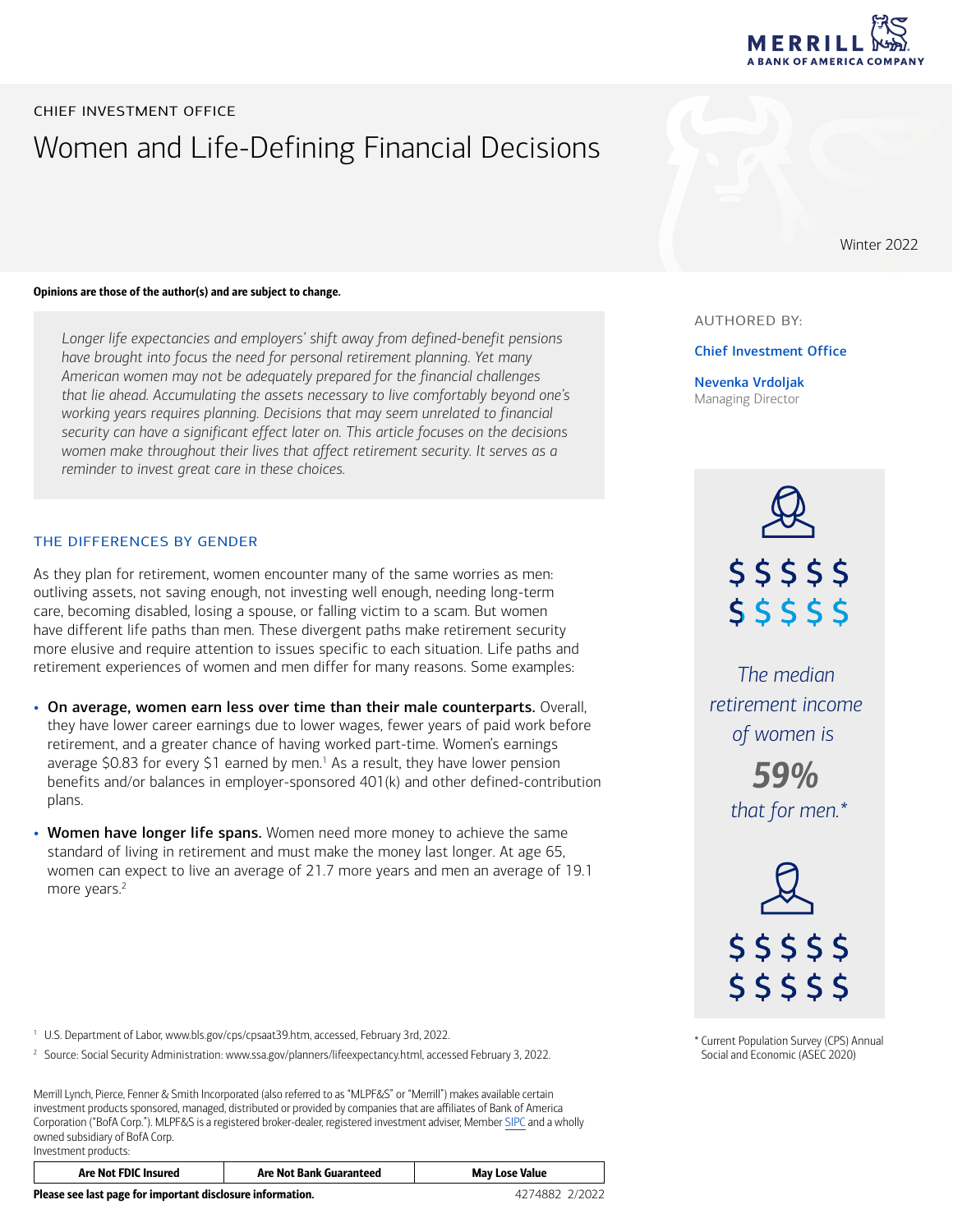- Women are more likely to take the off-ramp to assist with caregiving needs. They are more likely to be caregivers than men and less likely to have a family caregiver if they need help. An estimated 61% of caregivers are female, and their average age is 49<sup>3</sup> Taking time off to provide care for a loved one can disrupt a woman's sustained accumulation of retirement funds. Even if she has accumulated assets, caregiving responsibilities may require her to spend them prematurely.
- Women are more likely to become single parents earlier in life. Out of about 10.7 million single-parent families, over 80% are headed by single mothers<sup>4</sup> Many single parents struggle to make ends meet, exacerbating the challenge of saving for retirement.
- Women are likely to spend their last years alone. Just a third of women between the ages of 75 and 84 are married—and for those 85 and older, that number drops to just 13%.<sup>5</sup>

In seeking to strengthen women's retirement security, the following considerations loom especially large for women.

## CAREER DECISIONS

Between their 20s and their 60s, women pursue many different types of careers and patterns of work. Some have a series of jobs, while others work for a single employer for a long period. Employers vary widely in the types of benefits they offer employees—and in their comparative generosity<sup>6</sup> For example, teachers and public employees often have the potential for long-term employment and generous pensions, but switching jobs may entail a substantial loss of benefits. Small employers, meanwhile, are less likely to offer benefits. In contrast, most large corporations offer health benefits, retirement programs and access to tax-deferred savings. Decisions about career, such as taking one job or leaving another, can affect retirement security. For couples, decisions made by either partner can affect the family.

## **Starting early can make a significant difference over time**

*Consider the case of Olivia, Jane and Sarah (Exhibit 1). Olivia puts \$250 per month into a retirement account starting at age 25. Jane starts saving \$250 per month at 35. Sarah starts saving that amount at 45. All three continue to add \$250 per month until they retire at age 65. Accumulated savings vary dramatically depending on when each started saving for retirement. Olivia will have \$383,500 in retirement savings, Jane will have about half that amount, and Sarah about one quarter.*

## Exhibit 1: Starting retirement savings at age 25 vs. 35 vs. 45.



Note: Assumes a hypothetical annual rate of return of 5%. The analysis is on a pre-tax basis. Figures rounded to the nearest \$100. Source: Calculations by the Chief Investment Office. This is a hypothetical example meant for illustrative purposes only. It does not reflect an actual investment, nor does it account for the effects of taxes, any investment expenses or withdrawals. Returns are not guaranteed, and results will vary. Investment returns cannot be predicted and will fluctuate. Investor results may be more or less. It is not intended to serve as investment advice, since the availability and effectiveness of any strategy are dependent upon your individual facts and circumstances.

- 3 AARP Public Policy Institute and National Alliance for Caregiving. "Caregiving in the U.S.," May 2020.
- 4 U.S. Census Bureau Table FG10. Family Groups: 2020.
- 5 Women's Institute for a Secure Retirement, "What Women Need to Know About Retirement," 2018.
- $^6\,$  According to the U.S. Department of Labor Employee Benefits Security Administration's Women and Retirement Savings study, of the 62 million wage and salaried women (age 21-64) working in the U.S. just 46% participate in a retirement plan (September 2017).

# TIPS

- Saving early is very valuable. Savings can increase a woman's chances of having enough to last through her retirement years.
- Carefully consider investment options and implications of being conservatively invested over a longer period of time.<sup>7</sup>
- In making career and job choices, consider the employee benefits available in the industry and company.
- If switching jobs, consider what benefits might be lost.
- If your employer does not offer a retirement savings plan, save in an Individual Retirement Account (IRA) and perhaps in after-tax accounts.

7 Source: "*Women & Financial Wellness: Beyond the Bottom Line,"* AgeWave/Merrill, 2021.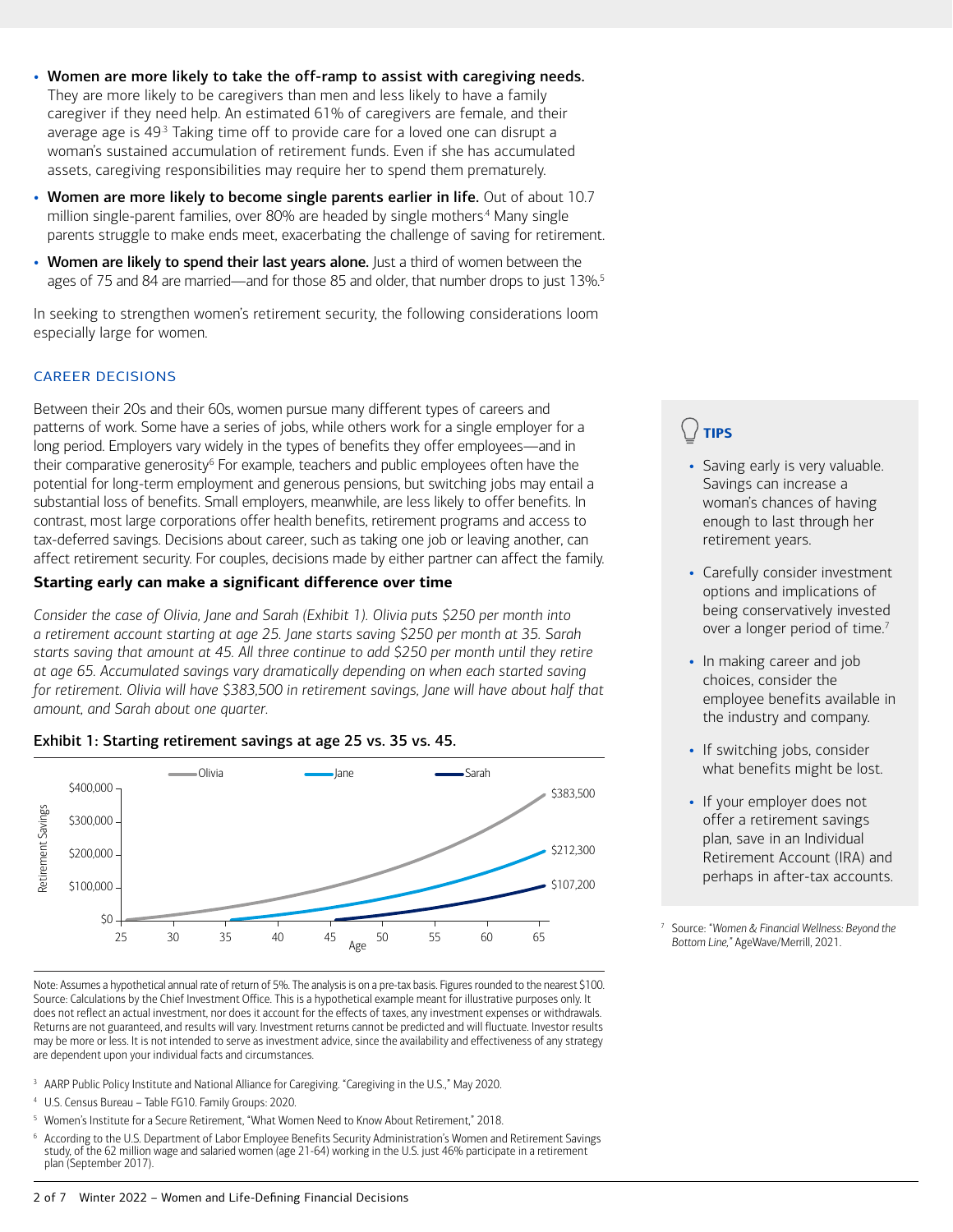### RELATIONSHIP AND FAMILY DECISIONS

Financial plans should help two people achieve their goals whether as a couple or as individuals. Couples may decide to marry or remain unmarried, and they may decide to share finances or keep them totally or partly separate. Family issues become more complex in families with children. The decision of who provides childcare typically affects both partners' career paths.

Couples face many hurdles, financial and otherwise, as they decide how to structure their lives. In many couples, the woman shoulders much of the homemaking and caregiving responsibilities, while the man is more likely to have a long-term, stable job offering the means to build retirement savings. Some couples accumulate debt rather than savings, with both parties bearing that burden. Such situations can leave a woman with unexpected problems later, particularly if she is no longer part of the couple.

Failure to pay attention to one's finances early in adulthood may leave a woman in a difficult situation later on. Similarly, decisions about whether to marry and divorce affect financial security. For example, Social Security offers widow and spousal benefits, but only to spouses, not partners. In addition, income taxes affect married couples differently than singles, and spouses generally have access to employer-sponsored health insurance and have rights under other benefit plans. Today, it is not unusual to be in a different marriage or relationship during retirement than during one's working years. Social Security benefits are available to divorced spouses who haven't remarried, but only if their marriage lasted at least ten years.<sup>8</sup>

#### HOME OWNERSHIP AND DEBT

Many American families find that their home is their greatest asset both early in life and when they reach retirement<sup>9</sup> Housing is the largest expense for many families, during working years and afterward. Most homes are financed with mortgages that extend over long periods of time. Components of total housing costs include taxes, mortgage payments, utilities, lawn maintenance, repairs and keeping furnishings up-to-date.

Many women are very attached to their house and want to remain there as long as possible. But in some situations, downsizing or moving may be a wiser choice. For families who have several children, the house may be larger than what is needed after the children leave home, and much larger than what is needed when a woman resides there alone. So women should carefully consider housing alternatives later in life. Women also need to weigh the implications of personal debt.

A study shows that credit card debt is the most common financial challenge facing benefit plan participants. Two-thirds say credit card debt is a common financial challenge, and 60% say participants have trouble saving for retirement.<sup>10</sup> Many couples reach retirement age carrying debt, and it is a common barrier to saving for retirement. For women, managing household and other types of debt are crucial issues as they plan for and reach retirement.

### **Pay off debt sooner rather than later**

*Sue has a credit card balance of \$5,000, and the annual interest on the card is 12% (Exhibit 2). It would take nearly 25 years to pay off the balance if she paid only the minimum of 2%, accruing \$4,698 in interest. But it would take less than two years to retire the debt if Sue paid \$250 each month.*

- 8 Source: Social Security Administration: www.ssa.gov/planners/retire/divspouse.html
- $^\circ$  Urban Institute "What the 2016 Survey of Consumer Finances Tells Us about Senior Homeowners," November 2017.
- <sup>10</sup> International Foundation of Employee Benefit Plans, "Financial Education for Today's Workforce," 2016 Survey Results.

# $\sqrt{ }$  TIPS

- Pay close attention to personal finances and seek to balance short- and longterm goals.
- For couples, each partner should be actively involved in making financial decisions.
- Married couples should build a financial plan that works for them today but also for each spouse in the event of separation.
- Safeguard your own needs before deciding to help other family members financially.
- Stay-at-home spouses should seek financial protection, including life and disability insurance, and both they and the breadwinner should consider putting money into a Spousal Individual Retirement Account (IRA).

# $/$  TIPS

- Spend what you can afford, or less, on housing.
- Don't neglect the importance of retirement savings when deciding what is affordable during one's working years.
- Avoid carrying credit card balances or other expensive debt such as payday loans.
- It is important to keep debt to affordable levels.
- Establish a repayment plan and stick to it.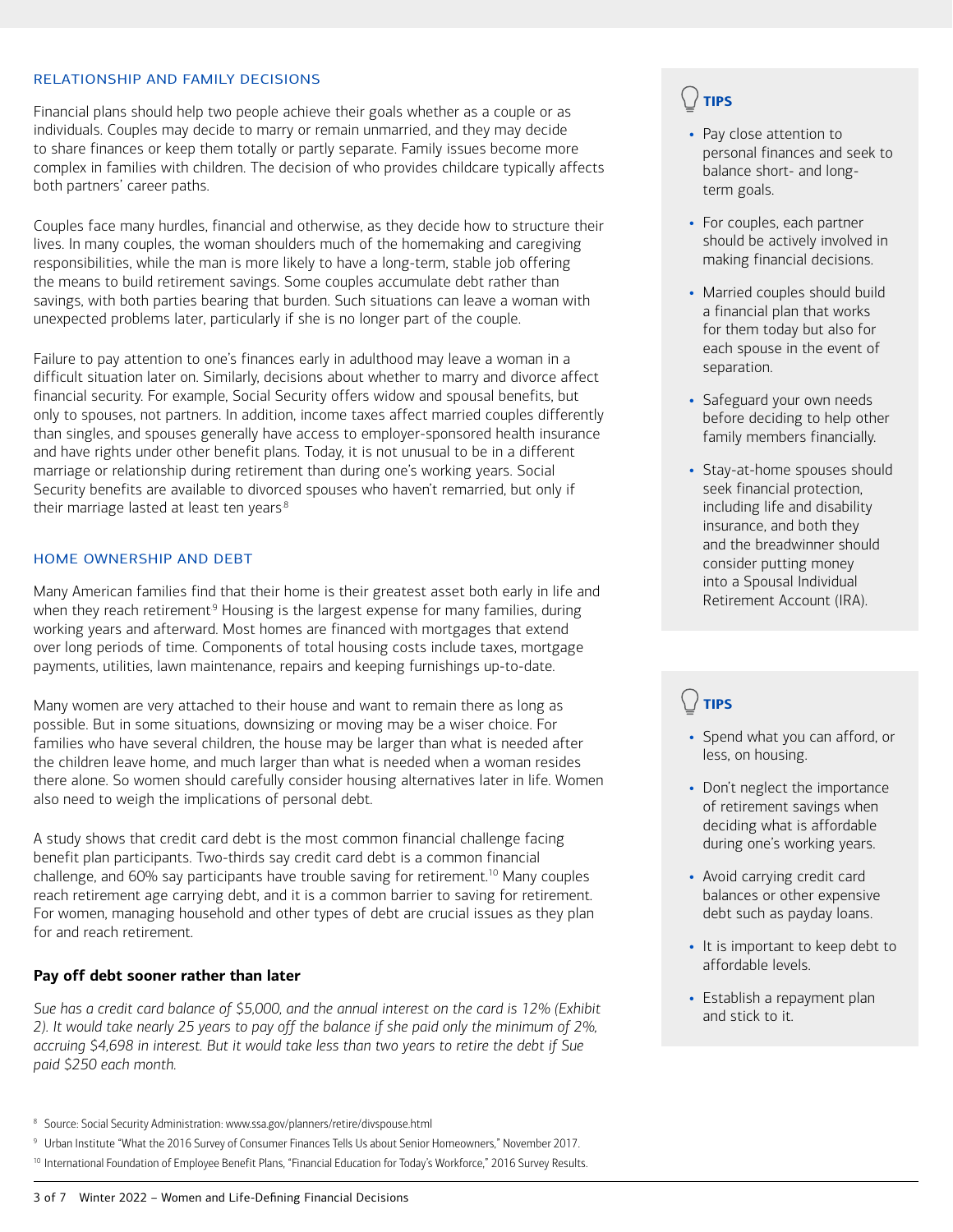#### Exhibit 2: Paying off debt sooner rather than later



This is a hypothetical example meant for illustrative purposes only. Source: Calculations by the Chief Investment Office.

## CAREGIVING

The term "caregiving" typically connotes raising children or grandchildren, but it often extends well beyond that. Women are the most common caregivers for aging parents or spouses who need help. Women with careers struggle to balance caregiving with career, and many scale back or leave jobs to care for loved ones. Yet the family may have a variety of options with regard to caregiving. A decision to leave a job for caregiving may mean sacrificing one's own future retirement security. Before deciding to scale back a career or retire prematurely, a woman should consider the effect on her future and weigh all possible options.

Note that the options facing caregivers critically depend on whether the loved ones who need care have financial resources and/or long-term care insurance. That is a longerterm issue requiring advanced planning.

## **Different life paths and retirement saving outcomes**

*Both Bob and Susan start saving toward retirement at age 25. The table below shows their annual retirement contributions from 25 to when they both retire at 65. Bob consistently saves and progressively increases his annual contributions. Susan initially contributes \$3,000 but then takes time off to care for her children and elderly parents from age 31 to 45. Due in part to compound interest, Bob's total accumulated savings at retirement is \$528,500. In contrast, Susan's savings at retirement is \$266,400. The difference between the two is significant — a total of \$262,100.*

### Table 1: Annual retirement contributions of Susan and Bob

| Age        | $25 - 30$ | $31 - 45$ | 46-50   | $51 - 65$ |
|------------|-----------|-----------|---------|-----------|
| Susan      | \$3,000   | S0        | \$4,000 | \$5,000   |
| <b>Bob</b> | \$3,000   | \$4,000   | \$5,000 | \$6,000   |

For illustrative purposes only.

### Exhibit 3: Retirement savings of Susan vs. Bob



Note: Assumes a hypothetical annual rate of return of 5%. The analysis is on a pre-tax basis. Figures rounded to the nearest \$100. Source: Calculations by the Chief Investment Office.

This is a hypothetical example meant for illustrative purposes only. It does not reflect an actual investment, nor does it account for the effects of taxes, any investment expenses or withdrawals. Returns are not guaranteed, and results will vary. Investment returns cannot be predicted and will fluctuate. Investor results may be more or less. It is not intended to serve as investment advice, since the availability and effectiveness of any strategy are dependent upon your individual facts and circumstances.

# TIPS

- Think carefully before assuming caregiving obligations that could make continuing in your job impossible.
- Do the math to understand how your decision may affect your future financial security.
- Caregiving should be a shared responsibility. If you scale back or leave your job, focus on how to preserve your long-term financial security through alternative means.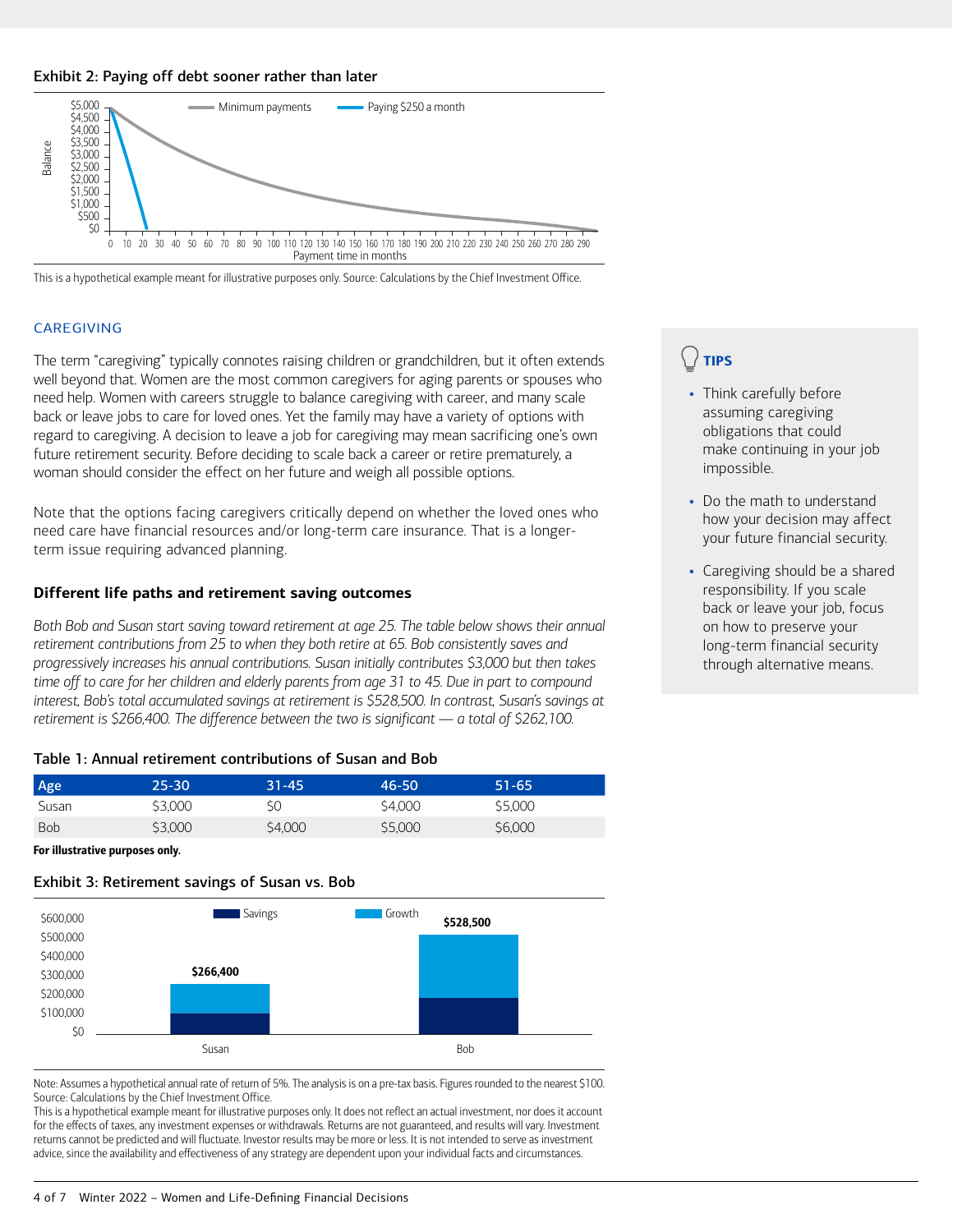### WHAT TO CONSIDER AS YOU NEAR RETIREMENT

When you retire has far-reaching implications. If a woman retires later, she has more time to save and invest before and less time requiring funds afterward. Research shows that many Americans can live much more comfortably in retirement if they work two to four years longer.<sup>11</sup>

As women are living longer, their assets need to last longer. A woman can ensure income long into her retirement years by accumulating assets in her working years and carefully determining when best to claim Social Security and potential pension benefits.<sup>12</sup> If her income from Social Security and pensions will not cover her essential expenses, she should consider and understand the risks of allocating some assets to lifetime income annuities.13

As one nears retirement, planning also becomes more intense. People must make decisions, even knowing that market fluctuations or other changes will occur once retirement begins. The plan should allow flexibility for such changes. Women who are part of a couple need to link their plans to those of the family while keeping in mind the likelihood that they may ultimately be alone.

## IN CLOSING: KEY INSIGHTS

- Life decisions surrounding work and family have an effect on retirement, though often a hidden one. You should weigh the long-term effect of such decisions before moving ahead.
- Change is part of life. A plan should provide for current circumstances but build in protection in the event of change.
- Women often focus on what is best for their families. But they should not forget about themselves.
- Many people do not plan for the long term. But doing so is absolutely critical to ensuring financial security through one's retirement years.
- Most important, women need to recognize the unique financial challenges they face. To meet these challenges, they should start saving and investing as early as possible.

# $\sqrt{}$  TIPS

- Carefully consider when to retire.
- When to claim Social Security is another very important decision for many families. Claiming decisions affect survivor's benefits as well as benefits at the time claimed.
- Long-term care costs can be unmanageable for many families. If the first spouse to die needs substantial longterm care but lacks adequate insurance to fund it, the survivor can be left with few assets. So it is important for women to consider long-term care insurance.

<sup>&</sup>lt;sup>11</sup> Society of Actuaries (2017) "Big Question: When Should I Retire?"

<sup>&</sup>lt;sup>12</sup> For more on this, see "Claiming Social Security," Chief Investment Office, Summer 2021.

<sup>&</sup>lt;sup>13</sup> Research shows that women are more likely to miss not having a regular paycheck in retirement. Refer to: Society of Actuaries and Wiser "Impact of Retirement Risk on Women," 2013.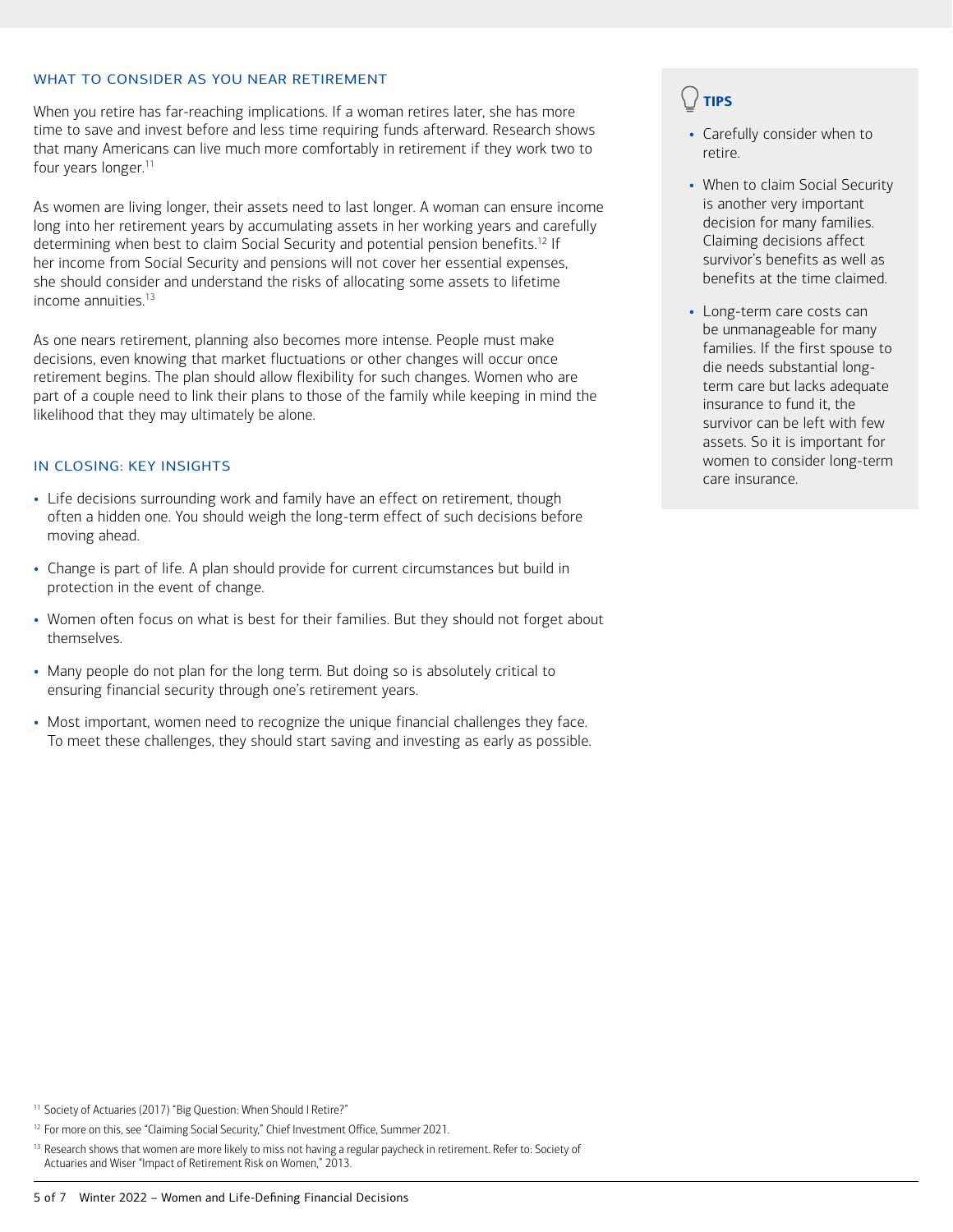## CHIEF INVESTMENT OFFICE: WOMEN AND FINANCIAL SECURITY SERIES

Women and Life-Defining Financial Decisions The Family and Financial Security Financial Security for the Caregiver Managing Your Career Debt and Homeownership Financial Decisions Near Retirement

For information on these series, please reach out to nevenka\_vrdoljak@bofa.com